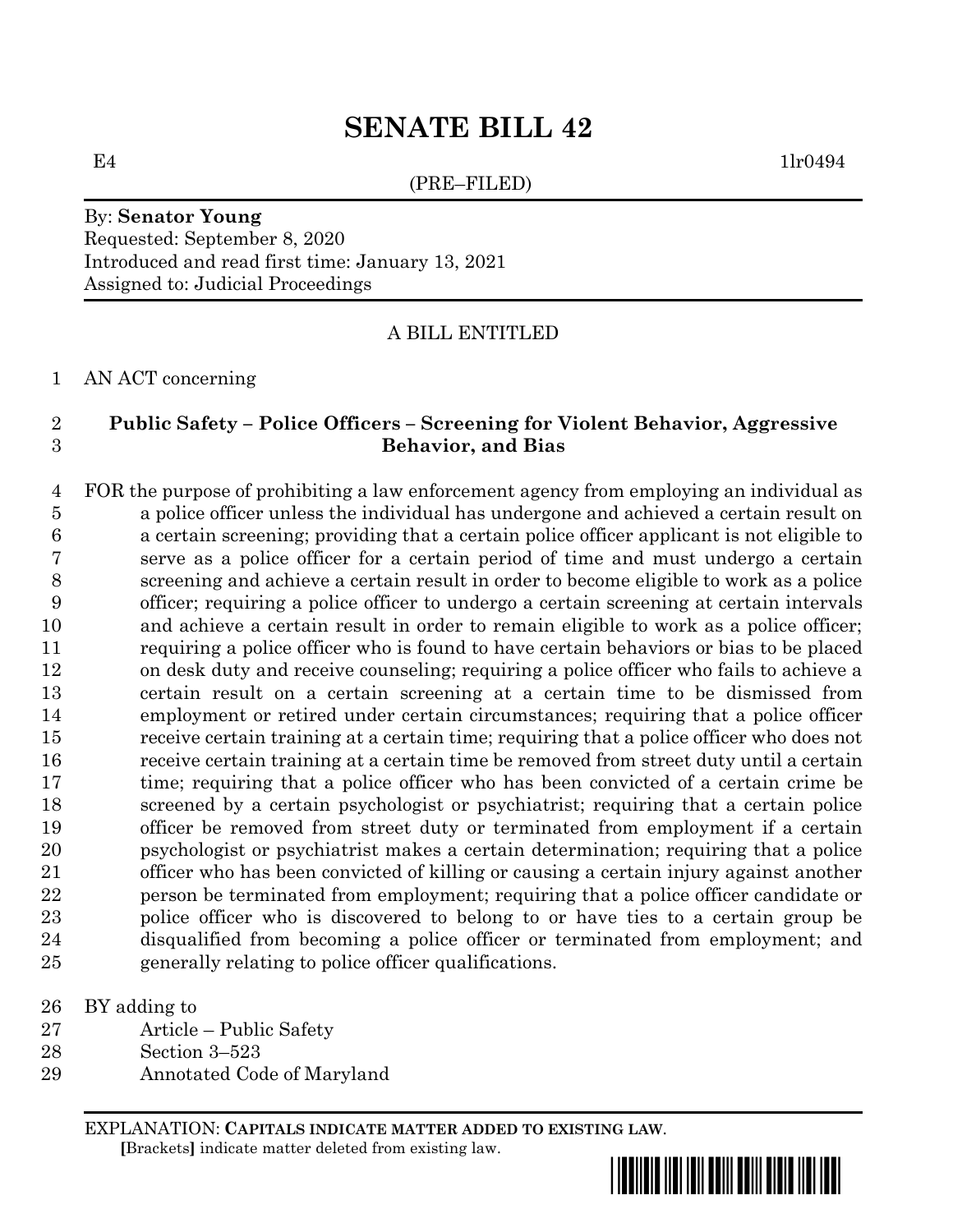|                              | $\overline{2}$<br><b>SENATE BILL 42</b>                                                                                                                                                                                                  |
|------------------------------|------------------------------------------------------------------------------------------------------------------------------------------------------------------------------------------------------------------------------------------|
| $\mathbf{1}$                 | (2018 Replacement Volume and 2020 Supplement)                                                                                                                                                                                            |
| $\overline{2}$<br>3          | SECTION 1. BE IT ENACTED BY THE GENERAL ASSEMBLY OF MARYLAND,<br>That the Laws of Maryland read as follows:                                                                                                                              |
| $\overline{4}$               | <b>Article – Public Safety</b>                                                                                                                                                                                                           |
| 5                            | $3 - 523.$                                                                                                                                                                                                                               |
| 6                            | (A)<br>A LAW ENFORCEMENT AGENCY MAY NOT EMPLOY AN INDIVIDUAL AS A                                                                                                                                                                        |
| 7<br>8<br>9                  | POLICE OFFICER UNLESS THE INDIVIDUAL HAS UNDERGONE AND ACHIEVED A<br>SATISFACTORY RESULT ON A PSYCHOLOGICAL SCREENING ADMINISTERED BY A<br>LICENSED PSYCHOLOGIST OR PSYCHIATRIST FOR THE PURPOSE OF DETECTING:                           |
| 10                           | (1)<br>VIOLENT OR OVERLY AGGRESSIVE BEHAVIORS; AND                                                                                                                                                                                       |
| 11<br>12<br>13               | BIAS BASED ON RACE, COLOR, RELIGION, ANCESTRY OR NATIONAL<br>(2)<br>ORIGIN, SEX, AGE, MARITAL STATUS, SEXUAL ORIENTATION, GENDER IDENTITY,<br>DISABILITY, OR GENETIC INFORMATION.                                                        |
| 14<br>15<br>16               | A POLICE OFFICER APPLICANT WHO IS FOUND TO HAVE VIOLENT OR<br>(B)<br>OVERLY AGGRESSIVE BEHAVIORS OR BIAS UNDER SUBSECTION (A) OF THIS<br><b>SECTION:</b>                                                                                 |
| 17<br>18                     | (1)<br>IS NOT ELIGIBLE TO WORK AS A POLICE OFFICER FOR A PERIOD<br>OF 1 YEAR AFTER THE ADMINISTRATION OF THE PSYCHOLOGICAL SCREENING; AND                                                                                                |
| 19<br>20<br>$21\,$           | (2) SHALL UNDERGO ANOTHER PSYCHOLOGICAL SCREENING UNDER<br>SUBSECTION (A) OF THIS SECTION AND ACHIEVE A SATISFACTORY RESULT IN ORDER<br>TO BECOME ELIGIBLE TO WORK AS A POLICE OFFICER.                                                  |
| 22<br>$23\,$<br>24<br>$25\,$ | (C)<br>(1)<br>EVERY 5 YEARS, A POLICE OFFICER SHALL UNDERGO A<br>PSYCHOLOGICAL SCREENING AS DESCRIBED IN SUBSECTION (A) OF THIS SECTION<br>AND ACHIEVE A SATISFACTORY RESULT IN ORDER TO REMAIN ELIGIBLE TO WORK AS<br>A POLICE OFFICER. |
| 26<br>$27\,$                 | A POLICE OFFICER WHO IS FOUND TO HAVE VIOLENT OR OVERLY<br>(2)<br>AGGRESSIVE BEHAVIORS OR BIAS SHALL:                                                                                                                                    |
| 28                           | (I)<br>BE PLACED ON DESK DUTY; AND                                                                                                                                                                                                       |
| 29                           | (II)<br>RECEIVE COUNSELING.                                                                                                                                                                                                              |
| 30                           | (3)<br>IF A POLICE OFFICER FAILS TO ACHIEVE A SATISFACTORY RESULT                                                                                                                                                                        |
|                              |                                                                                                                                                                                                                                          |